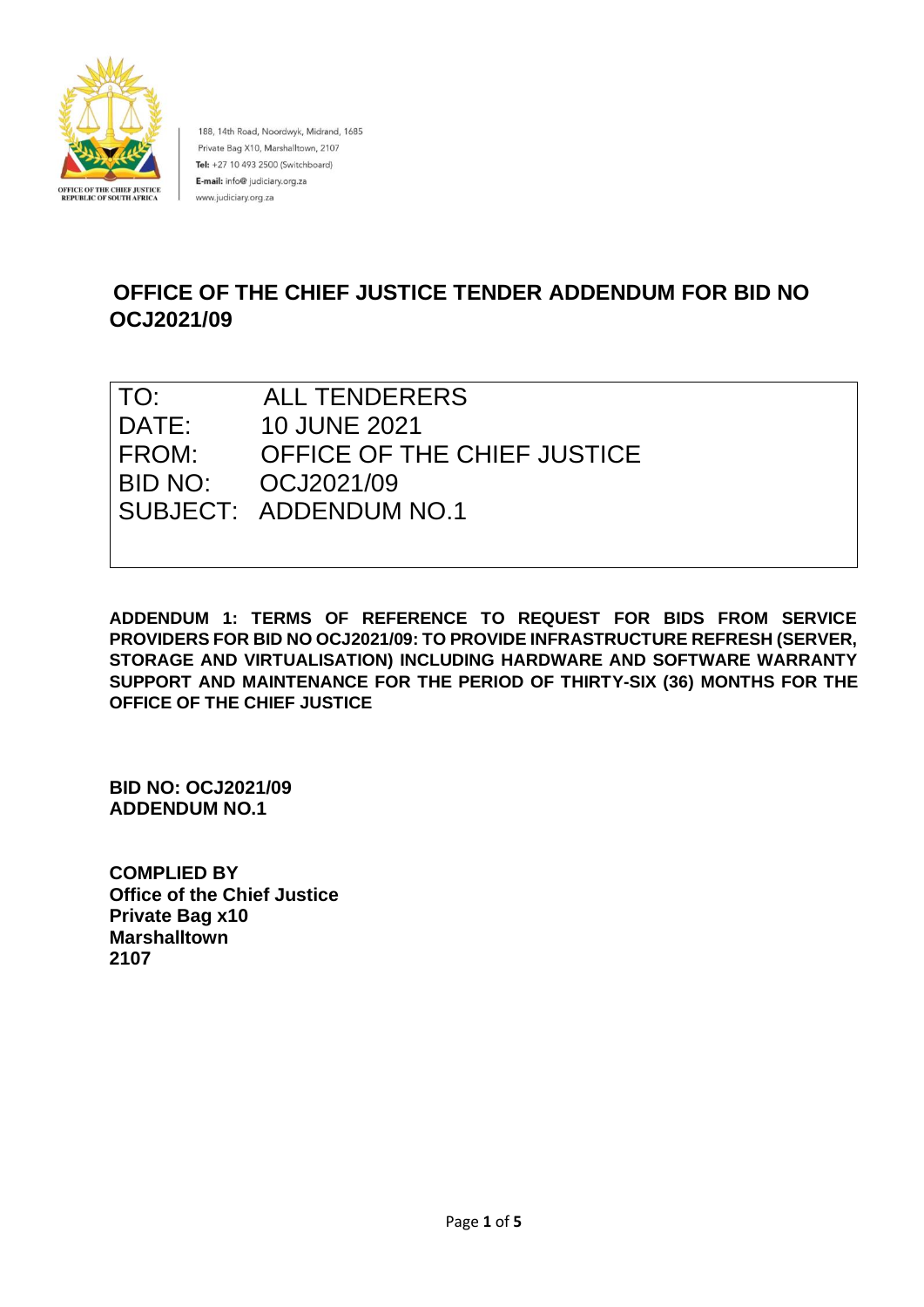This addendum forms part of addendum 1 tender document for BID NO OCJ2021/09.

Each tenderer for this contract shall incorporate the following amendments and additions as part of their respective tenders.

Each tenderer is required to acknowledge receipt and acceptance of the amendments and additions contained in this addendum and to submit the completed addendum with the tender.

The following corrections/additions to the Bid documents have been made:

#### **1. CORRECTIONS**

**1.1** Corrections on page 18 criteria 5

The heading of the criteria should read as follows: "**Draft Datacentre Architecture Design**".

**1.2** Correction on page 22 criteria 8

The heading of criteria 8 (b) should read as follows: "**Project Lead Application and Data Migration"**.

**1.3** Corrections on page 39 section 39.2 on the Pricing Schedule

The labelling should read as follows:" **SYNERGY FRAME IN A RACK WITH 5 X VMWARE HOSTS".**

The bill of material is correct; the mistake was on the labelling.

**1.4** Corrections on page 42 section 39.2 on the Pricing Schedule

The labelling should read as follows:" **BACKUP TO DISK APPLIANCE".**

The bill of material is correct; the mistake was on the labelling.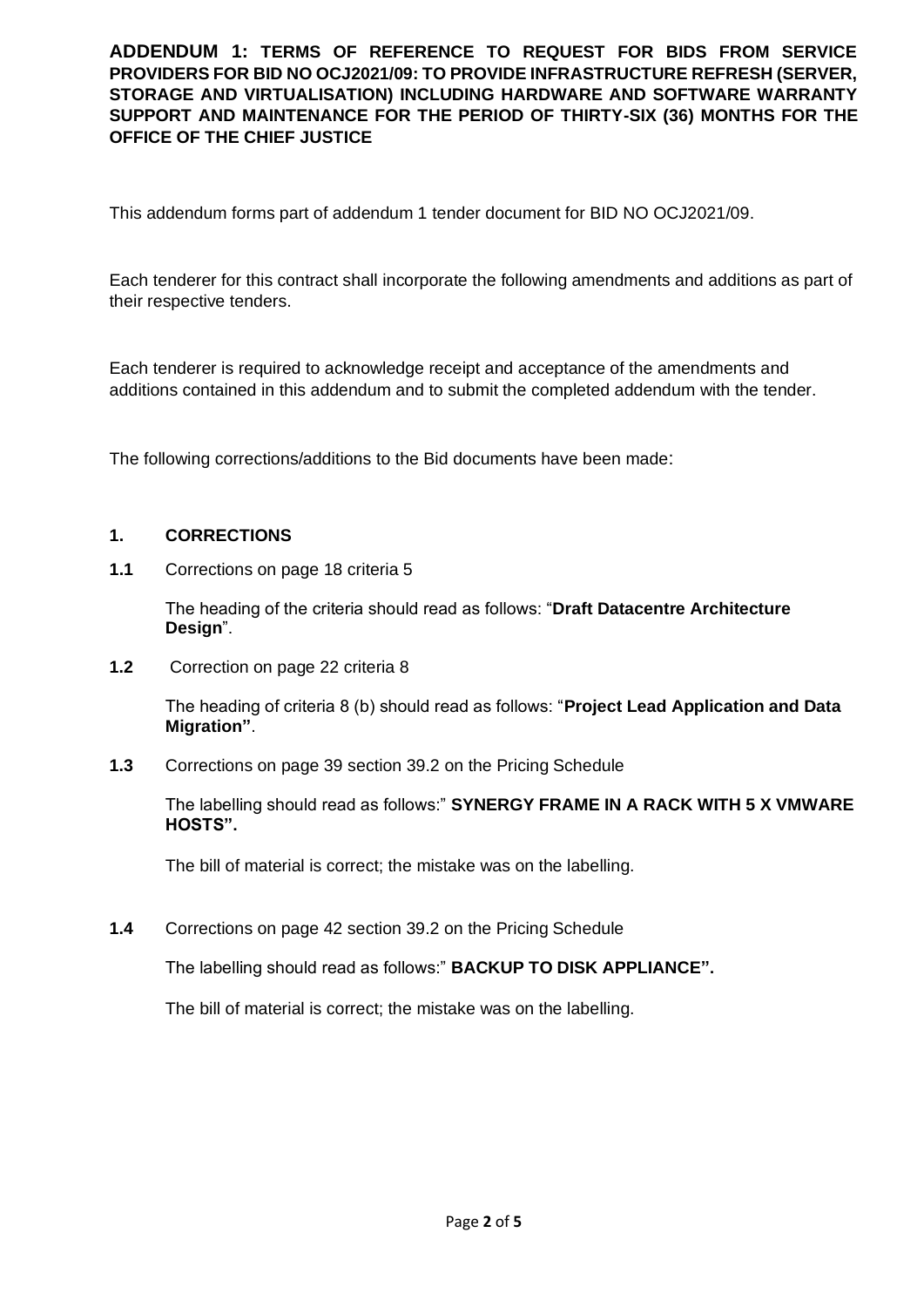# **2 ADDITIONS**

2.1 Additions on the Scope of work:

Paragraph 3.9 of the terms of reference should read as follows: "Provide classroom training and skills transfer to the OCJ Personnel working on the project."

2.2 Additions on the Deliverables

Table 1: Deliverables (item 8) should read as follows:

|    | Training                                                                                                                                                                                                                                                                                                                                                                                 |           |
|----|------------------------------------------------------------------------------------------------------------------------------------------------------------------------------------------------------------------------------------------------------------------------------------------------------------------------------------------------------------------------------------------|-----------|
| 8. | • Provide classroom training to three (3) OCJ<br>personnel on the following:<br>o Administrator Classroom Training on<br>the Synergy Blade including Blade<br>Networking with exam;<br>o Administrator Classroom Training on<br>the Storage Array with an exam;<br>VMWare Classroom Training with an<br>$\circ$<br>exam.<br>• Provide skills transfer to OCJ personnel in<br>the project | Execution |

2.3 Additions on page 20 criteria 7

The OEM Qualification for the Project Lead – Server ad Storage Infrastructure (Option 1 & 2) should include the following qualification as an option over and above the Core Infrastructure or Productivity Solution Expert:

• Microsoft Certified System Engineer: Server Infrastructure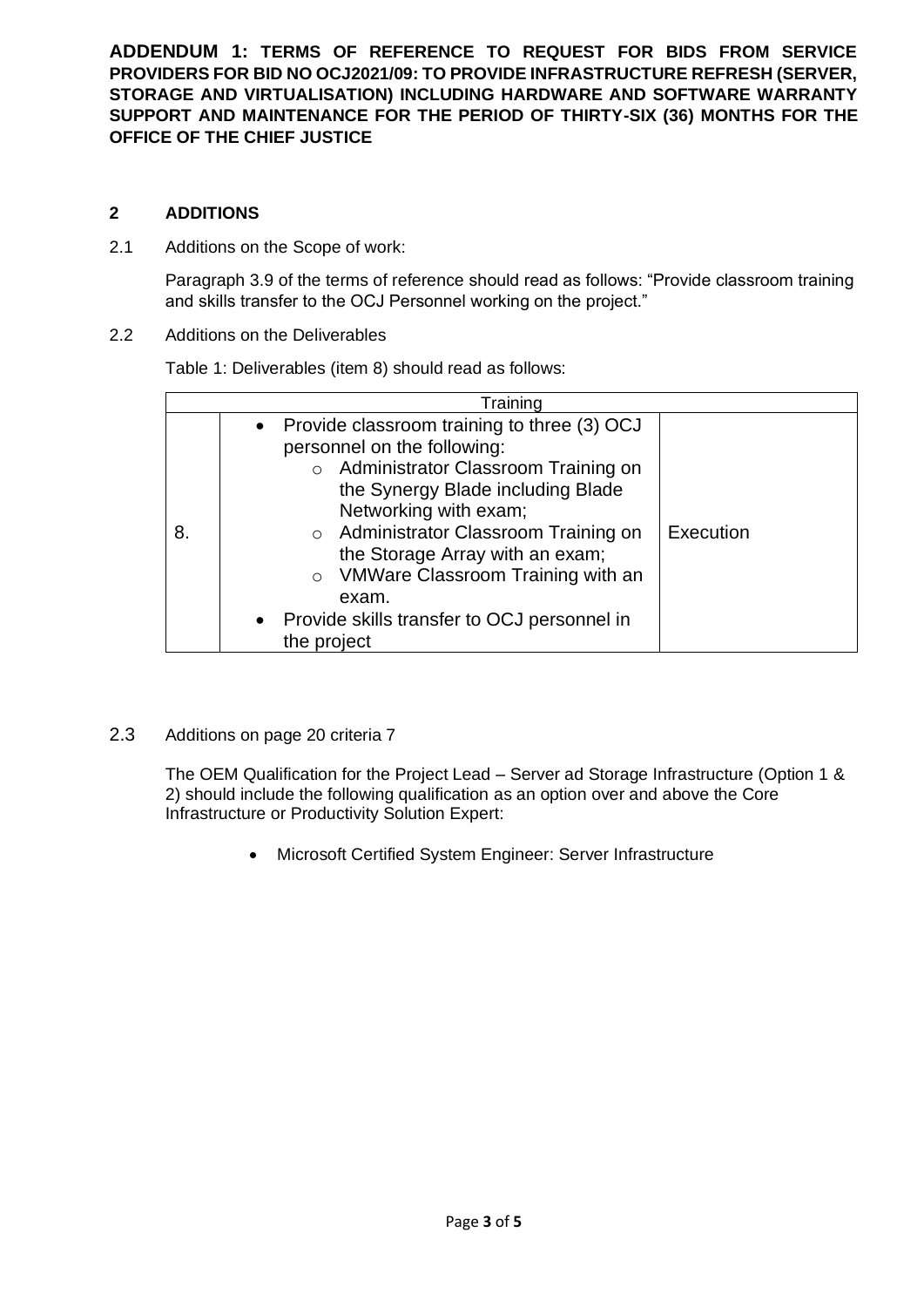# **2. ACCEPTANCE AND INCORPORATION OF ADDENDUM NO.1**

I/we accept that Addendum No.1 forms part of the tender documents.

I/We confirm that I/we

- a) Have noted the contents of this addendum;
- b) Have fully considered the addendum; and
- c) Have incorporated the addendum and additions contained in this addendum in my/our tender for Bid no. OCJ2021/09F

| DATE:                                          |  |  |  |  |
|------------------------------------------------|--|--|--|--|
| <b>TENDERES'S ADDRESS</b>                      |  |  |  |  |
|                                                |  |  |  |  |
|                                                |  |  |  |  |
| <b>TENDERER'S TEL NO</b>                       |  |  |  |  |
| <b>TENDERER'S FAX NO</b>                       |  |  |  |  |
| <b>NAME OF WITNESSES: 1</b><br>(BLOCK LETTERS) |  |  |  |  |
| <b>SIGNATURE OF WITNESS: 1</b>                 |  |  |  |  |
| DATE:                                          |  |  |  |  |
| <b>NAME OF WITNESS: 2</b><br>(BLOCK LETTERS)   |  |  |  |  |
| <b>SIGNATURE OF WITNESS: 2</b>                 |  |  |  |  |